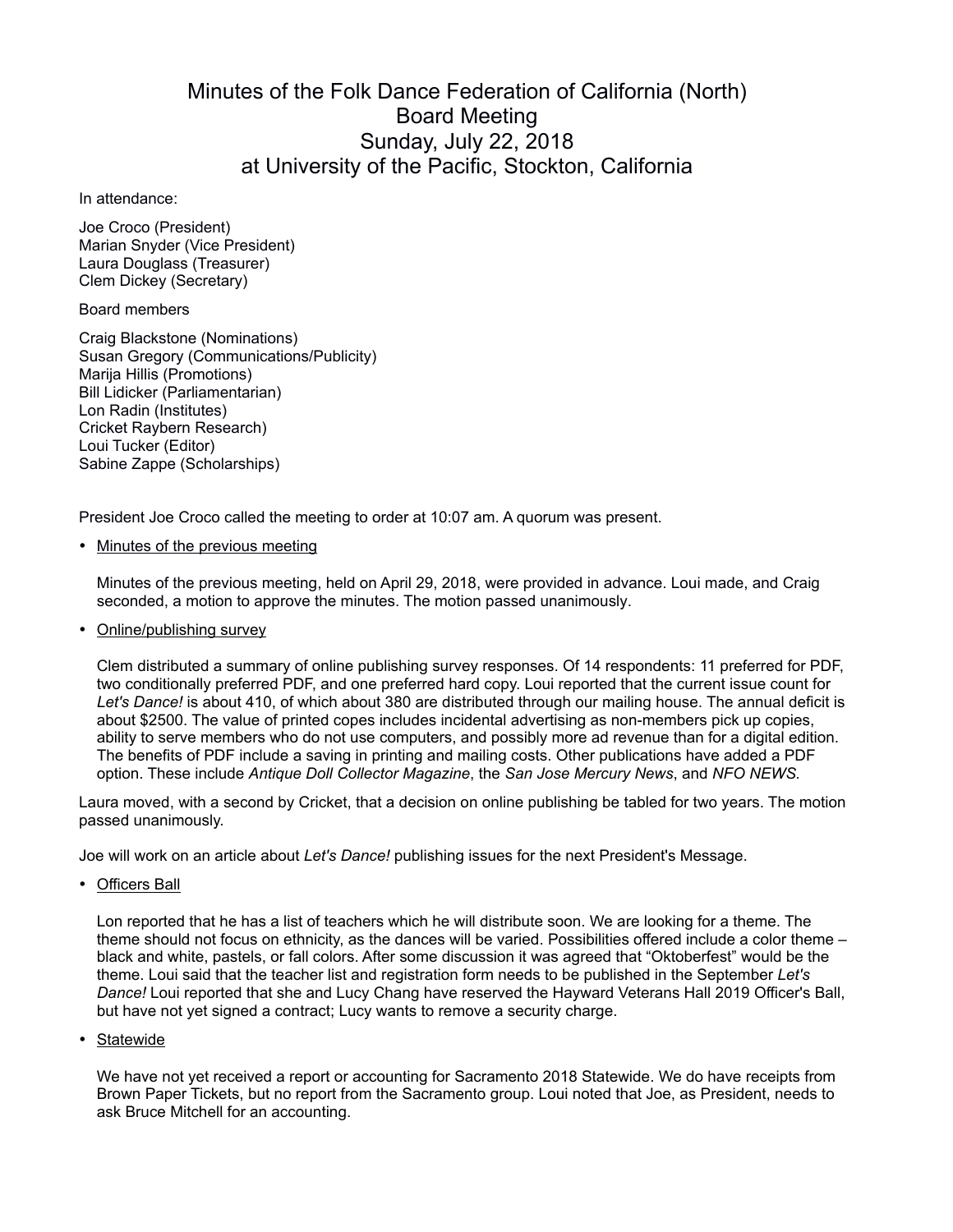Joe asked how we should approach 2020 Statewide. Loui noted that past locations have included North Bay, San Jose, Redding, Berkeley and Sacramento. Marin might be due to host 2020, if there is sufficient help and organization, but we need to find someone – possibly Carol Friedman – to lead the effort. We should also announce in *Let's Dance!* that we are looking for a host. Sabine and Loui offered their help as advisers.

• Insurance Committee chair

Ken Kaye wishes to leave his position as Insurance Committee chair. He has asked to leave by no later than April 2019, but preferably by January. Loui noted that NFO also has an insurance program, but it does not offer an equivalent policy. The position need not be a committee chair; it could simply be an insurance secretary. Ken maintains a list of insured clubs, separate from the membership list.

Joe asked how many people are in clubs not using our insurance. Loui stated that we know the number of people in insured clubs – about 1200, but that we do not know the number for uninsured clubs. It was agreed that Joe would talk to Alicia about polling the clubs who are not using Federation insurance to see how many dancers they serve, in order to determine a total number of dancers served by the Federation.

- President (Joe) no report
- Treasurer (Laura) written report

Loui discovered that *Let's Dance!* has charged Jim Gold advertising at non-member rates; he should have been charged the member rates. As compensation Loui, consulting with Joe, has given Jim a free year of advertising.

We are below expected income by about \$2000 at this point in the year, but Statewide expense and revenue are not known.

Cricket, seconded by Susan, moved to accept the Treasurer's Report. The motion passed unanimously.

• Communications/Publicity (Susan)

Susan has produced a poster for Statewide 2019 in Claremont.

• Scholarship (Sabine)

Four scholarships have been awarded for Bay Area Country Dance at Monte Toyon, and six for Stockton Folk Dance Camp. There is still money left in the scholarship fund in case someone needs money to attend the Kolo Festival or a similar event later this year.

- Secretary (Clem) no report
- Vice President (Marian) no report
- Membership (Alicia La Fetra) absent, written report included

Craig moved, seconded by Sabine, to accept the membership report. The motion passed unanimously.

- Editor (Loui) no report
- Finance (Lucy Chang) absent, no report
- Institutes (Lon) no report, but see Officers Ball above.
- Parliamentarian (Bill) no report
- Promotions (Marija)

Marija has net yet received a bill from Kevin Greek for Bay Area Dance Week expenses.